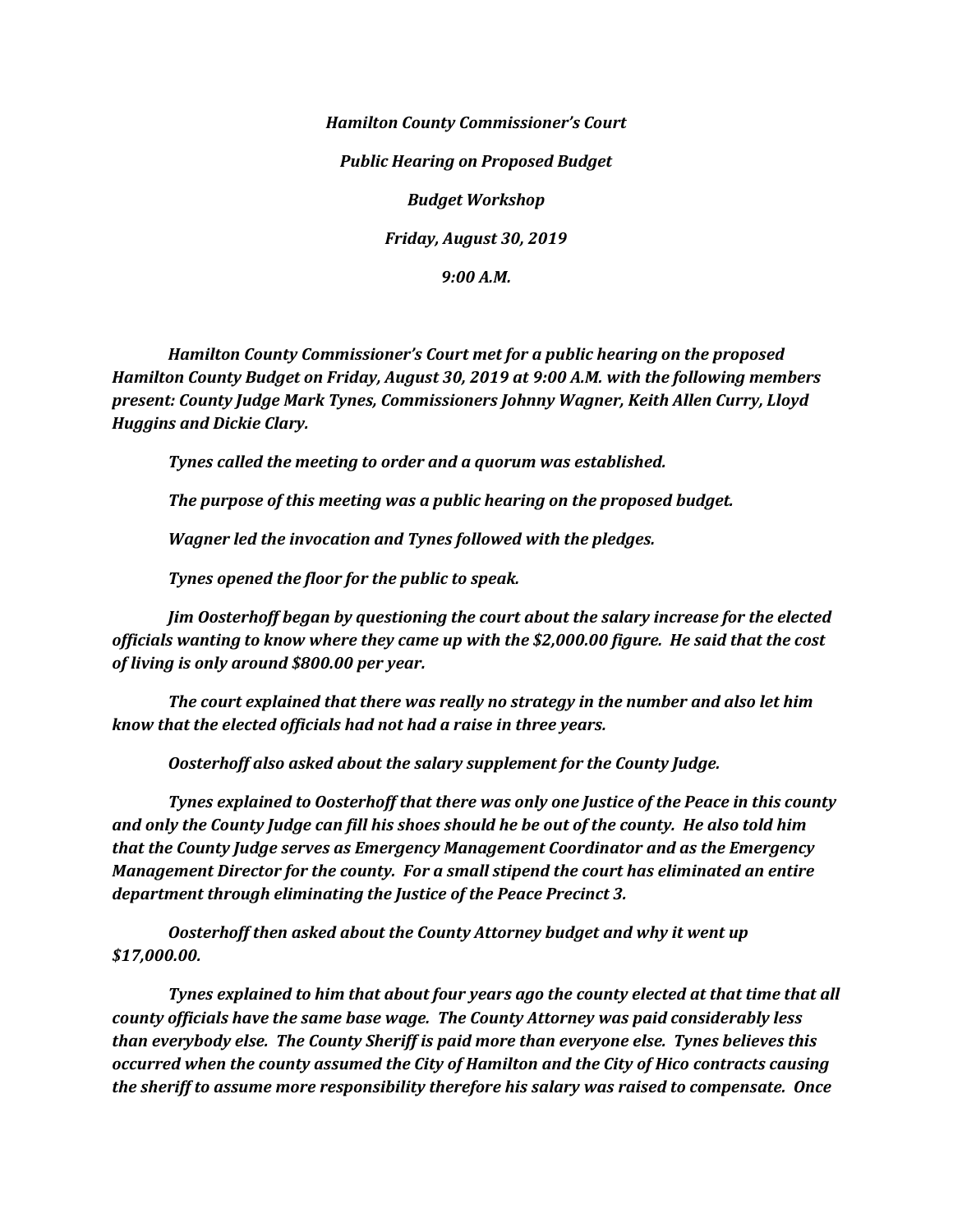*those contracts went away the salary was never readjusted. He said that if we are going to pay everybody the same wage then let's pay everybody the same wage excluding the sheriff.* 

*Oosterhoff then asked if the County Attorney was involved enough to earn that pay increase. Tynes, Huggins, Wagner and Clary agreed that the County Attorney is very proactive with this court and does a lot of things that he does not have to.*

*Oosterhoff said that he understood and thanked the court for the answers.*

*Damon Chumney stood and thanked the court for the opportunity to speak.* 

*Chumney questioned the court about the property taxes on the proposed budget.*

*Tynes explained to him that on the first few pages of the proposed budget were figured on the numbers from last year because that is the only numbers that the county had at the time. We have since received the certified totals on August 2, 2019 on the property taxes and that page 7 on the proposed budget reflects the numbers.*

*Chumney said you all ran as conservative and it doesn't look like that's what the court was doing.* 

*Chumney then went to the County Judges budget. He said the salary was about a 5% increase and the salary supplement increase was about a 33% increase and he had concerns with the fuel and oil and vehicle repair and maintenance. He said the judges packet ended up being about a \$4,500.00 increase over all.* 

*Tynes said that he already addressed this topic, but that he would address it again. He asked would you rather this court fund an entire department because somebody has to step in for the Justice of the Peace when he is gone. The County Judge is the only one that has the judicial authority to do that. Doesn't it seem reasonable that one official be compensated a little bit more for being on call from time to time? There may come a time when I am gone that the court might face the idea of opening the Justice of the Peace Precinct 3 back up. Because the County Judge does not have to magistrate and the County Judge does not have to fill in for the Justice of the Peace.* 

*Chumney said that he understood, but he did not agree with it.*

*Huggins said we are probably spending \$5,000.00 to save \$80,000.00 and that's a pretty good trade.*

*Tynes said that the vehicle was involved for filling in for the Justice of the Peace and for the Emergency Management Coordinator.* 

*Chumney said that these were new items in the budget that weren't there last year and we did the same job we did last year. I think you have explained it, but I am not sure that I agree with it.*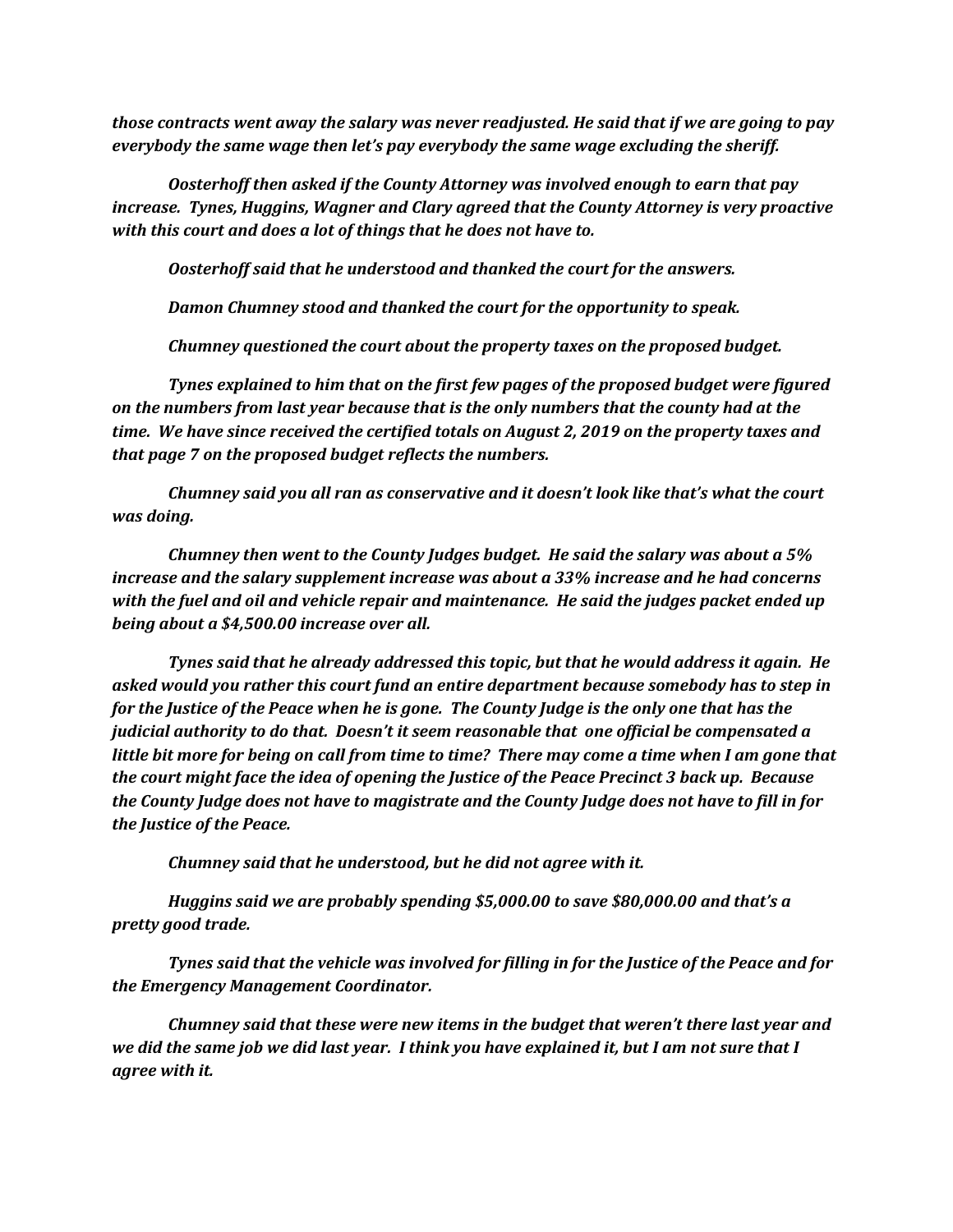*Chumney went on to ask about the longevity pay and the increase that was budgeted this year. He said that there was about a 60% increase from last year.* 

*Tynes said that if you look at the money in the precincts and the money in the general fund, I think you will find that the figures a pretty much the same.*

*Clary said that the numbers are deceiving, but that's just because they are in different places. If you will look you can see that the numbers are pretty much the same. The only time longevity will go up is when a tenured employee jumps from one tier to the next.*

*Tynes did point out that elected officials are not eligible for longevity pay.*

*Chumney then went on to speak about the contingency funds in the general fund and in the precincts. He said that he thinks that kind of defeats the purpose of a budget not knowing what we are going to potentially spend it on.*

*Huggins gave Chumney an example in precinct 3 as to why we may need the contingency fund. His example was about some of the flooding that we have had in the last few years and the affect it has had on some of his bridges. He has one bridge that needs to be replaced or the next flood will take it out. This was something that this time last year nobody would have known. This is where I think the contingency might address a need that you couldn't forecast, but is a genuine need. We don't want to end up having to close a road because the bridge is out for months. He said that is just an example for you.*

*Chumney said that if we need to replace a bridge that is something that needs to be put in the budget.*

*Huggins said that if he could have looked down that crystal ball a year ago that he would have done it.*

*Chumney said that he had noticed that the contingency in the precinct had doubled from last year except for Clary's. He thanked Clary for not putting it in his budget.*

*Tynes asked Chumney if he had ever known of the court spending \$1.00 out of the money that had been put into the contingency?*

*Chumney said no that he had not, but we don't know what this money could be spent for.*

*Tynes told Chumney that they would be having the same conversation from his chair every year because every year that he is in office he would add a contingency.*

*Chumney thanked the court for the explanation.*

*Chumney went on to the County Attorney's budget and said that he thought that increase was rather large from last year, but he knew that the court had already addressed that.*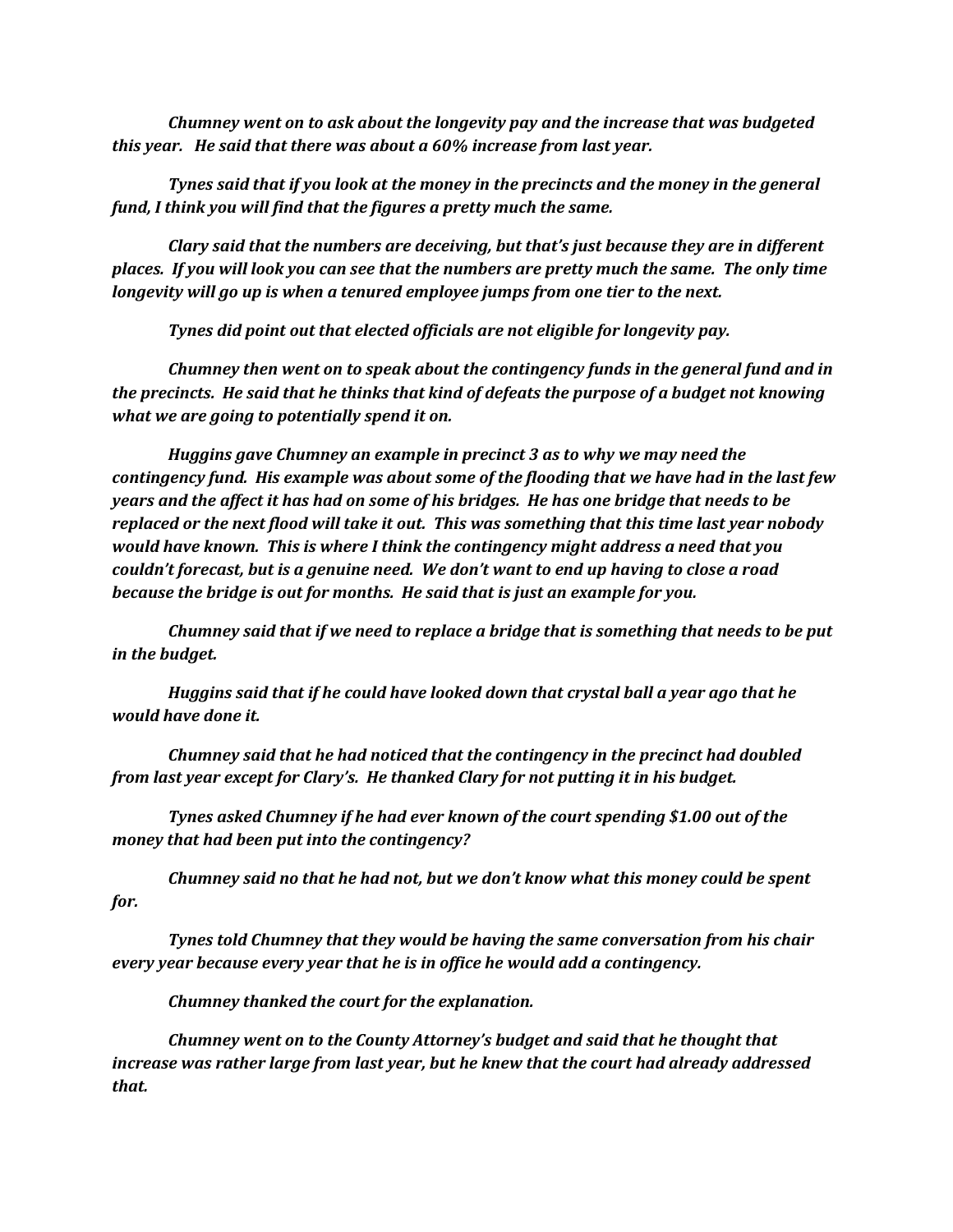*Chumney spoke about the sheriff's salary and stated that he thinks when the law enforcement contracts between the City of Hico and the City of Hamilton went away that the salary should have been cut because his responsibilities went down.* 

*Chumney then questioned the raise in the courthouse repairs and maintenance line item.*

*Clary said that the increase actually is not high enough. The next major thing that needs to happen to the courthouse was the outside windows to be repainted and reglazed. He said that we are actually probably past the time period in which the Historical Commission would like for it to have been done. He said that just to take care of the windows the estimate that we had received, he thought it exceeded \$200,000.00. He said that number in that line item has gone up quite a bit, but really is not enough to maintain the building.*

*Chumney also asked about the increase in the communications department.*

*Tynes said that that increase had dwindled down to \$500.00 per position now.*

*Chumney asked about the new deputy position that had been added in to proposed budget. He thought that it was totally unnecessary.* 

*Tynes said that the reasoning behind that position was something that needed to be taken up with the Sheriff's Department.*

*Chumney said that he understood that you couldn't tell the sheriff how to run his office, but from the financing standpoint the court could address that indirectly.*

*Chumney then went on to tell of some incidents that people had had with the Sheriff's Office that weren't good.*

*Tynes said again that this is something that needs to be taken up with the Sheriff's Office because it had nothing to do with this court. He said that Chief Madison has requested this deputy for an administrative deputy position. One that will not be on patrol the duties would consist of serving civil papers, bailiffing and transporting inmates.* 

*Chumney continued with all that said that he opposes the proposed budget. He then thanked the court for their time and their patience.*

*Clary had one comment on the contingencies in the other precincts. He said I do support it because of the reasons that had been discussed. He said that he had been in office for long enough that he pretty much knows what his annual expenditures will be. He said there is a little bit of money in different places that he would use if there happen to be an emergency. He could have called it contingency, but the money is in other places and that's where he would get that if needed. He just chose not to put that money into contingency as a line item by itself.*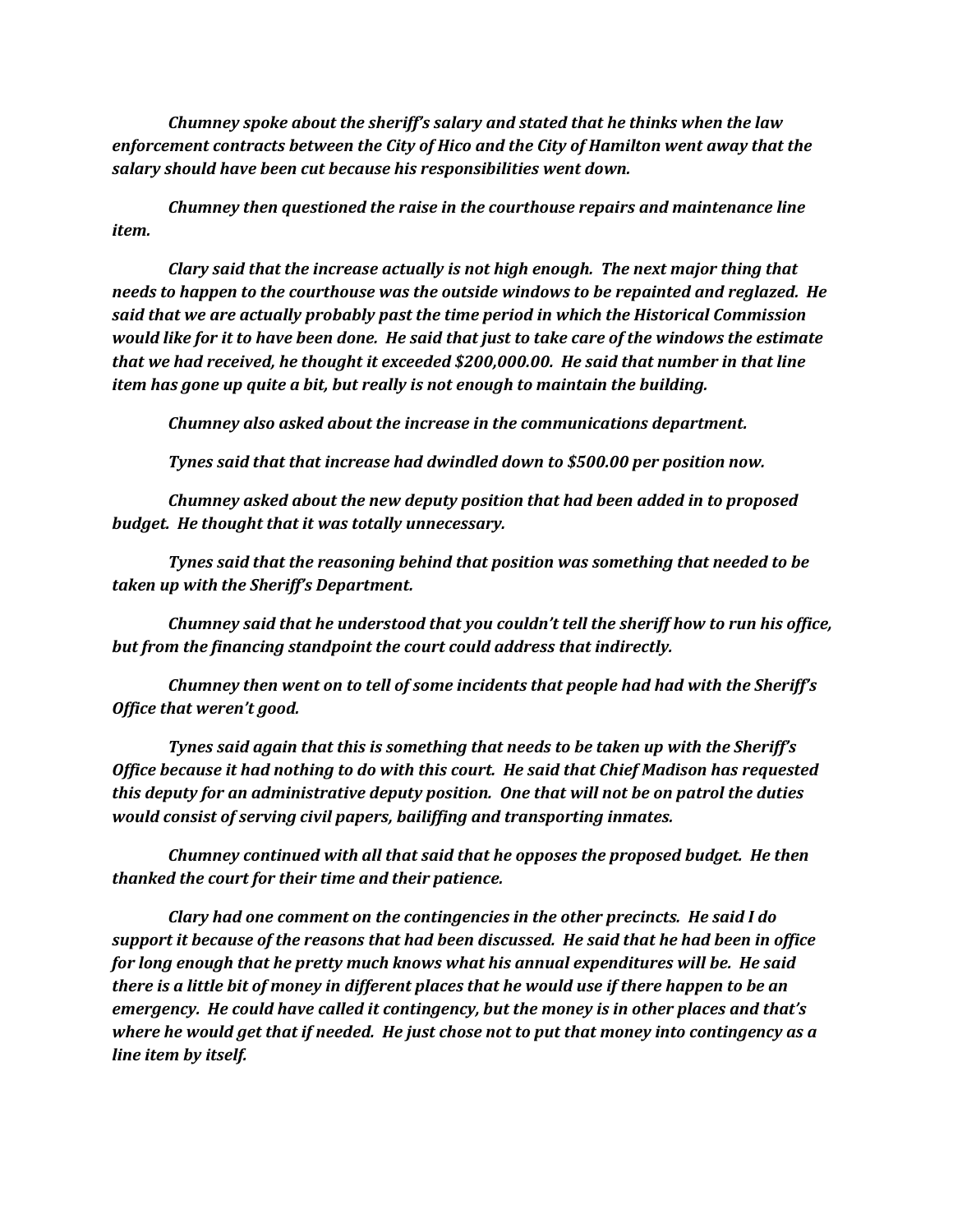*Richard Layne then stood and thanked the court for the opportunity to speak. He said that he has been attending Commissioner's Court since 2000. He has watched this court change. He said this court has done a good reasonable job on this budget. He said that he does not like contingency, but that it was a legal way to handle things. He said as far as the deputy position, he had watched this court speak about this topic. He said he really thought that the Sheriff's Office was going to have a hard time getting it. He said that there has got to be a point somewhere where the department runs as staffed. He said it's the same story every budget and it's the same department. We go through this in cycles. He also mentioned that the county had a windfall of extra funds this year because the property reappraisals new homes and the elected officials are getting a raise and the taxpayers aren't getting anything.*

*Layne then asked Tynes why we had a closed session on the budget?*

*Tynes replied that it had to do with personnel matters. He said that it was a personnel matter that needed to be discussed with the court and that no decisions were made during the closed session.*

*Layne said that he had been attending meetings for a lot of years and the he has always opposed deficit spending. He said that the contingency fund was sort of like deficit spending. Layne says that it is legal, but he still thought it was deficit spending.* 

*Tynes said the contingency is not deficit spending until it is spent and there would have to be a majority of at least 3 people to approve money out of the contingency to be spent. Then the county would see where that money was being spent.* 

*Layne finished by saying that this court has been the best one that he has seen. He said that there is a little too much kumbaya going on but that could be addressed at a later day. Layne said that he appreciated the time to speak and the explanations given.* 

*Tynes did offer that deficit spending and deficit budgeting are two entirely different things. Tynes said that since he has been in office the court has not deficit spent. We have adopted a deficit budget, but we have not deficit spent. The budget is based on all anticipated revenues plus if need be reserves.*

*The public hearing ended at 10:25 A.M.*

*The court recessed at 10:30 A.M. and came back into session at 10:37 A.M.*

*Tynes then confirmed the fiscal year 2019-2020 budget schedule with the court.*

*A motion was made by Huggins and seconded by Clary to accept and approve the proposed salary and expensed for elected officials for fiscal year 2019-2020. The motion carried unanimously.* 

*The court then went onto the proposed budget and spoke about things such as the annex elevator, salary increases within the communications department and the extra deputy position in the Sheriff's Office. No decisions were made at that time and they were going to*